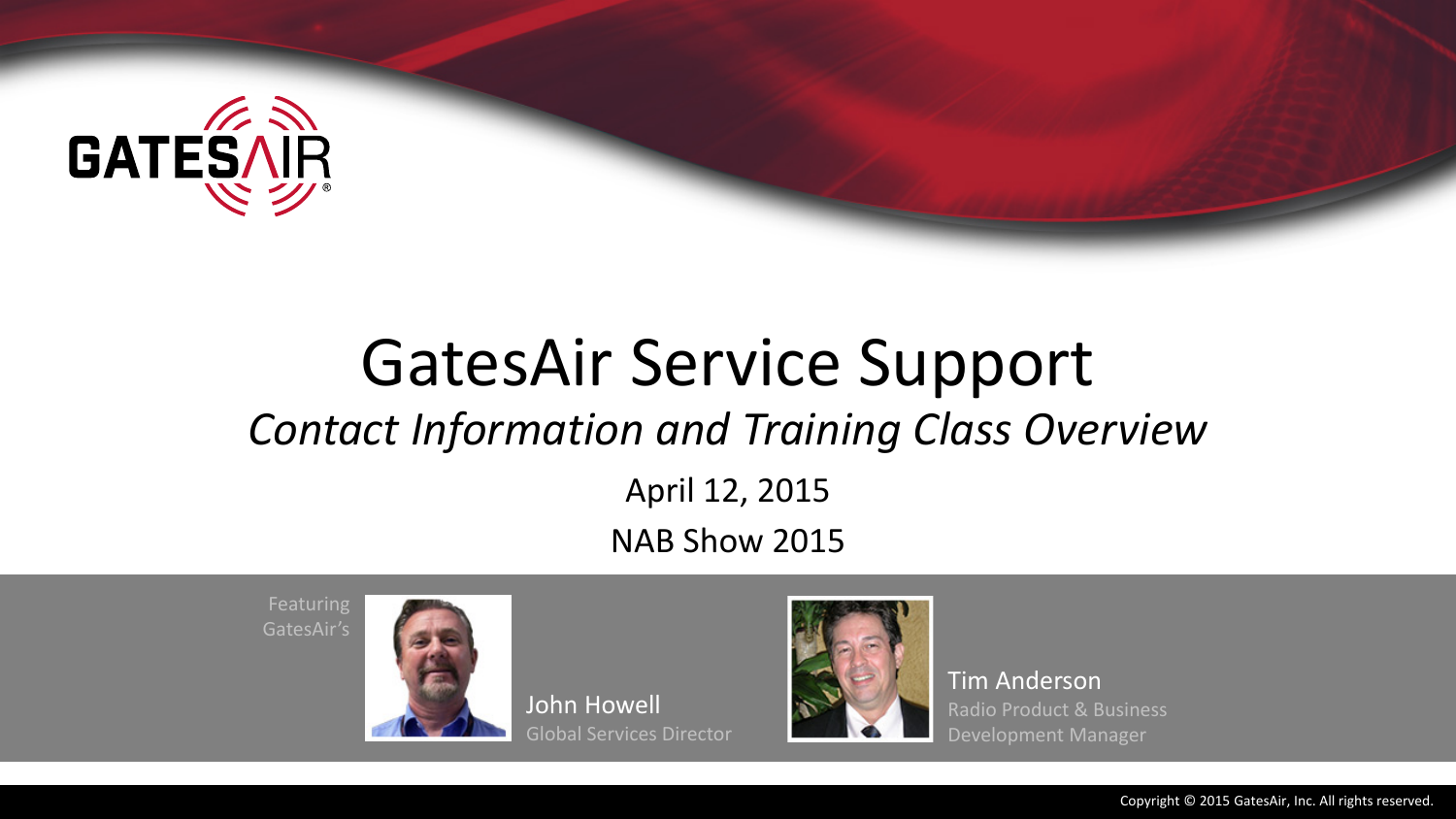Connecting What's Next



### **GatesAir Service Support Contact Information and Training Class Overview**

April 12, 2015

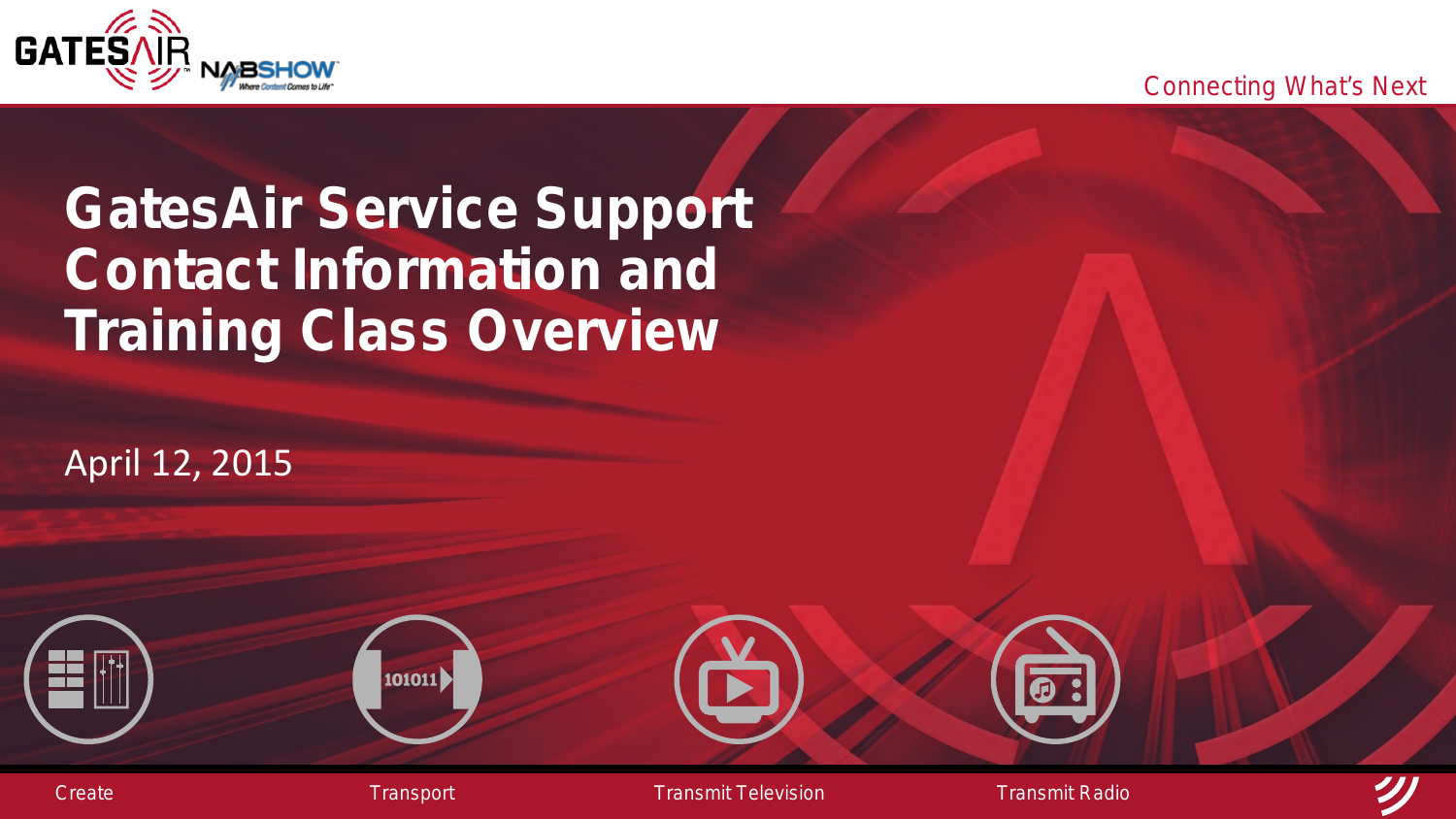### **GatesAir Service Support Contact info**



#### **Technical phone support on all GatesAir Products**

- GatesAir provides world wide support on all its products. GatesAir offers technical support during normal business hours of 8am to 5pm CST and provides emergency support 24 hours a day, 7 days a week.
- Reaching GatesAir technical support can be done in several different manners, our eCustomer portal support http://support.gatesair.com, our regional dedicated email or thru our dedicated **North American Service Headquarters**

#### Phone: +1 (217) 222-8200 **24 X 7 Emergency**

#### E-mail: [tsupport@gatesair.com](mailto:tsupport@gatesair.com) or [support@gatesair.com](mailto:support@gatesair.com)

| <b>Regional E-mail</b>   | Americas                  | <b>EMEA</b>                                                     | <u>APAC</u>                |
|--------------------------|---------------------------|-----------------------------------------------------------------|----------------------------|
| <b>Technical Support</b> | tsupport@gatesair.com     | tsupport.europe@gatesair.com                                    | tsupport.asia@gatesair.com |
| Parts and Repair         | parts-repair@gatesair.com | parts-repair.europe@gatesair.com_parts-repair.asia@gatesair.com |                            |
| Training Information     | training@gatesair.com     | training@gatesair.com                                           | training@gatesair.com      |

#### On-Line Services at [http://support.gatesair.com](http://support.gatesair.com/)

• Through the eCustomer Portal, GatesAir provides online services to assist with product research, software upgrades, application notes, training documents and videos, frequently asked questions, product documentation, product bulletins and creating a service request.





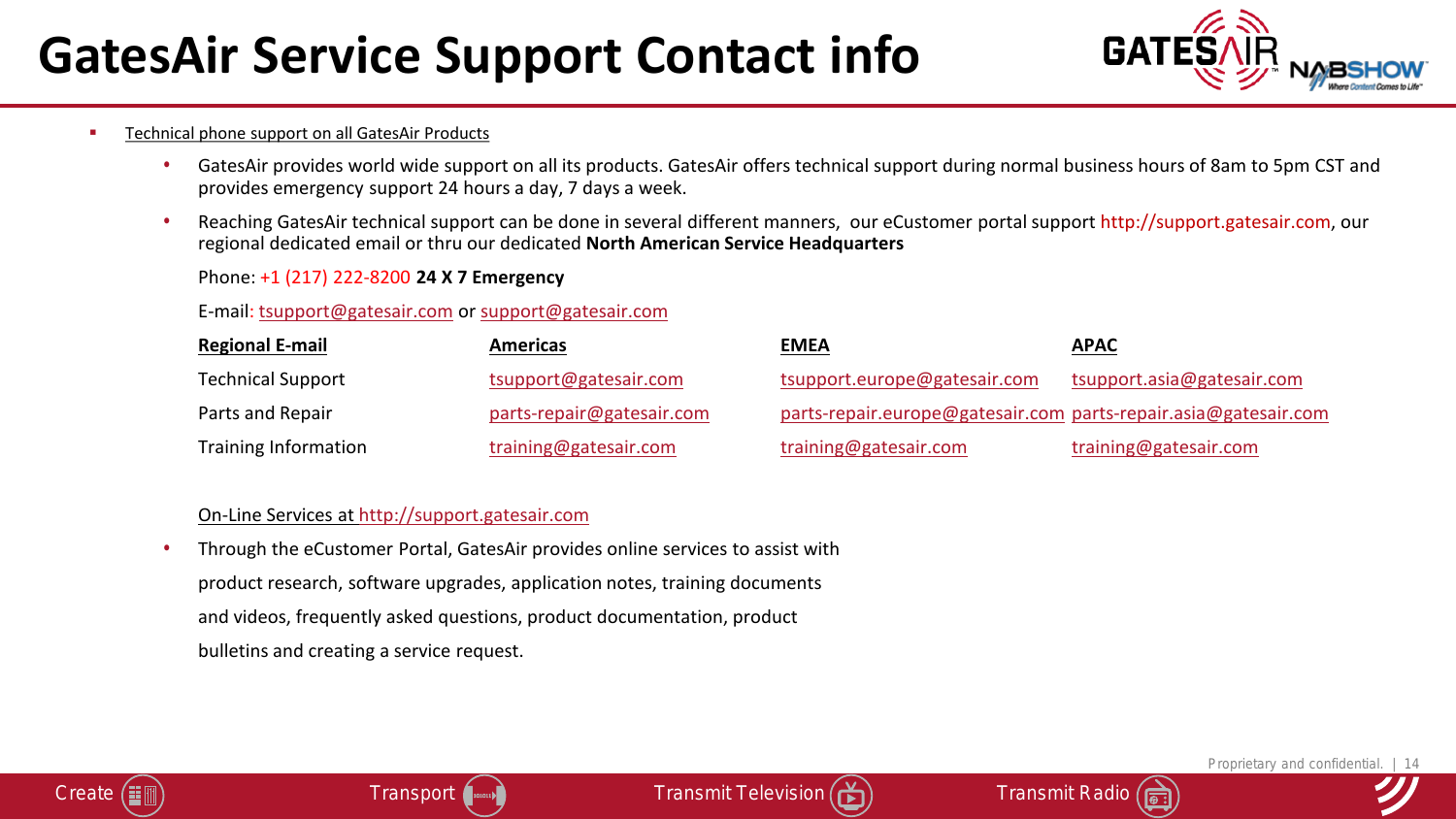## **GatesAir Customer Service Training OverviewGATESAL**

 **GatesAir Service offers both in-house and on-site training courses to meet customer's needs. Regularly scheduled classes are available at Quincy facilities and the full list of class descriptions and dates are available on GatesAir web page.** 

Designed for operators and engineers, with a combination of classroom learning and hands-on exercises using actual GatesAir products. Transmitter Engineers who attend our classes will learn how to Operate, Maintain and repair your GatesAir product.

Each GatesAir Transmitter Training course will cover the following topics:

#### **Overview**

Equipment Layout and component location Using Technical Documentation/E-Customer Portal

#### **Theory of operation**

Power Supply Systems - AC/DC Exciter/Modulation - Analog/Digital RF Chain **Transmitter Control and Monitoring** Cooling Systems - Air and/or Liquid

#### Hands-On

Operation of Equipment Web GUI and Remote Control Setup and Calibration Software Updates

#### **Maintenance and Service**

Daily/Monthly/Yearly Maintenance Tips **Service Bulletins** Troubleshooting Module Repair Installation tips

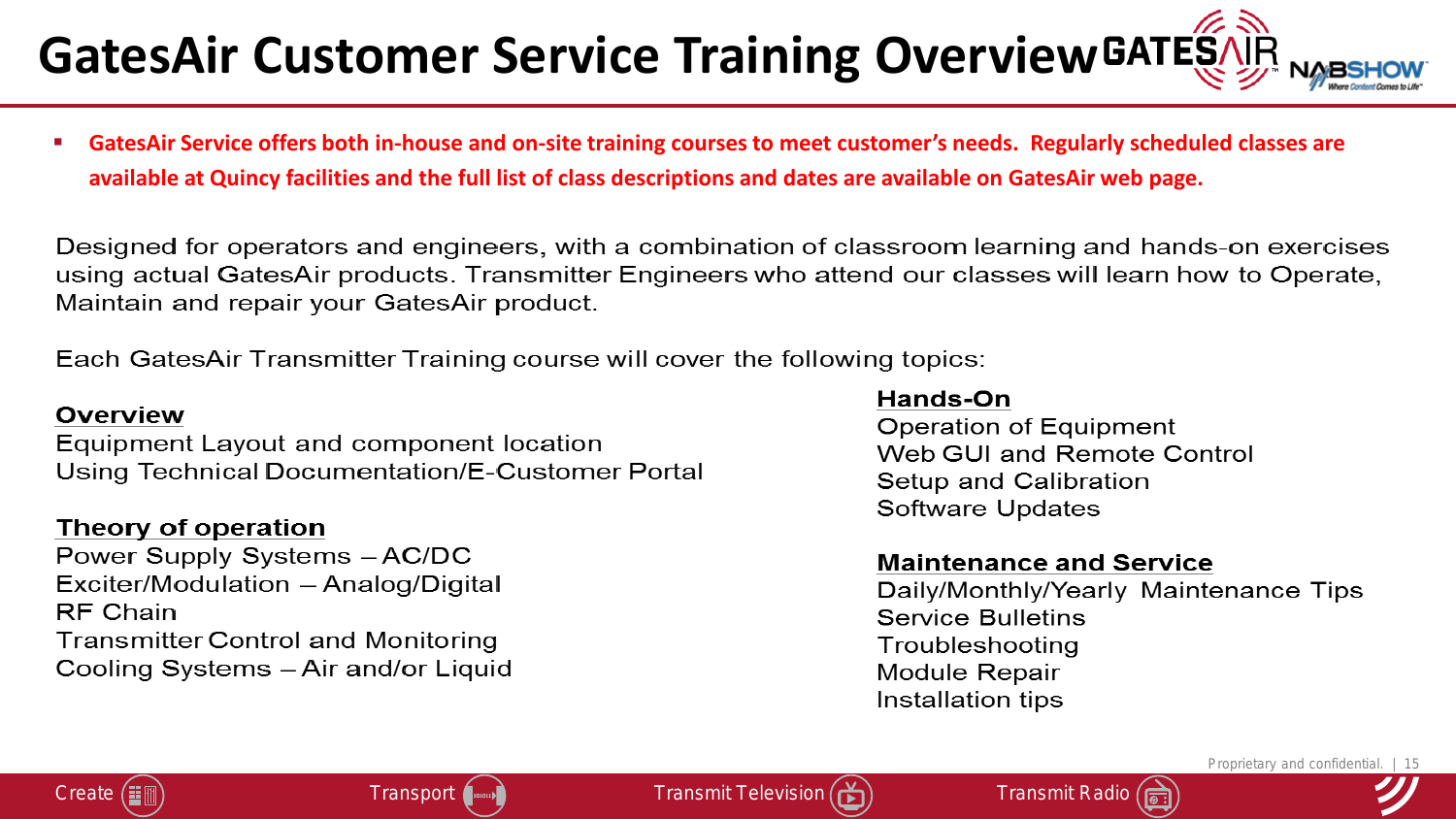#### **Radio Products:**

FAX Series Transmitters - 3 Days HPX Series Transmitters - 3 Days 3DX Series Transmitters-3 Days DX Series Transmitters - 3 Days DAX Series Transmitters - 3 Days

#### **Television Products:**

UAX Series Transmitters - 3 Days UAXT Series Transmitters - 3 Days ULX Series Transmitters - 3 Days ULXT Series Transmitters - 3 Days VAX (3D) Series Transmitters - 3 Days VLX Series Transmitters - 3 Days PowerCD Transmitters - 4 Days Sigma Transmitters - 3 Days (Out of production)

#### **RF Fundamentals:**

RF101 - 3 Days (Separate Course Description)





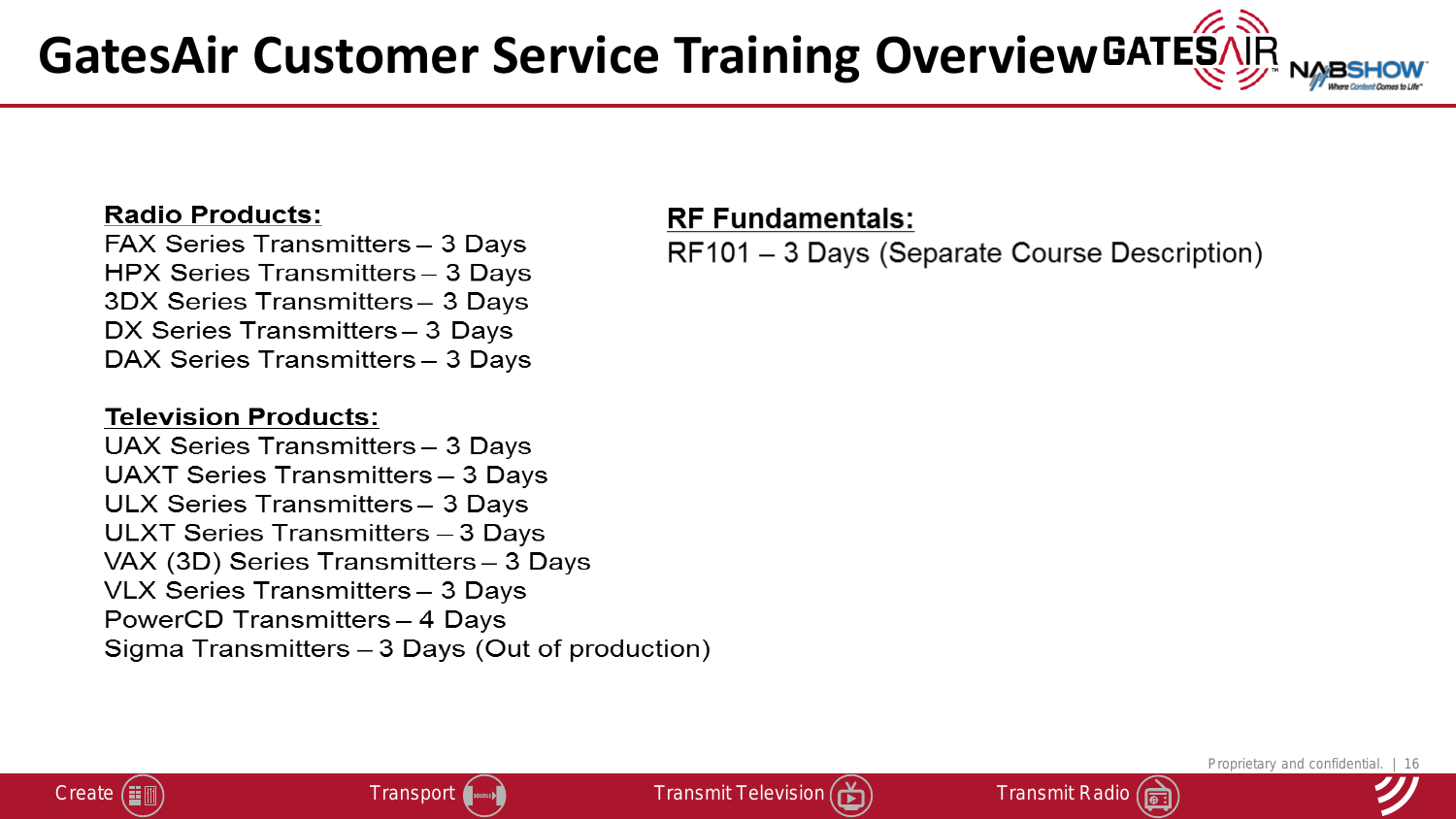## **GatesAir Customer Service Training Overview**

The following legacy product courses are offered by GatesAir at the Quincy, Illinois factory location. These courses are offered by request only. Contact GatesAir Training Department for details.

#### **Legacy Products:**

Diamond Television Transmitter - 3 Days Platinum Television Transmitter - 3 Days Z Series FM Radio Transmitter - 3 Days





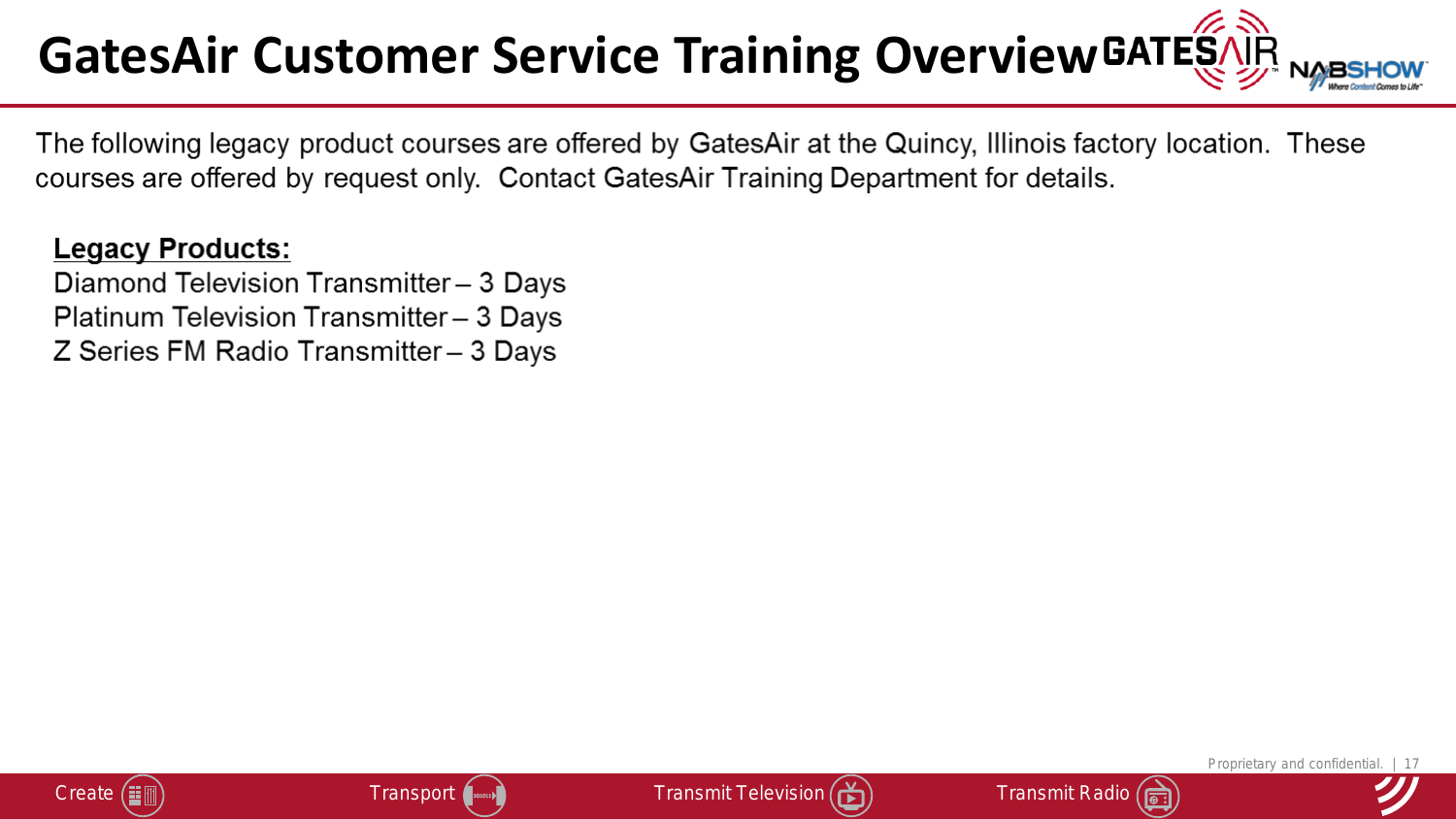## **GatesAir Customer Service Training Overview**

The following Studio and Intraplex product courses are offered by GatesAir at the Quincy, Illinois factory location. Contact GatesAir Training Department for details.

#### **Intraplex Products:**

All products are quoted based on days (typically 2) of training required. These classes are typically held on-site and can be customized to meet customer requirements

#### **Studio Products:**

Studio products training is offered via Webinar or on-site. All courses are quoted based on hours(Webinar) or days(on-site) of training required. These classes can be customized to meet customer requirements